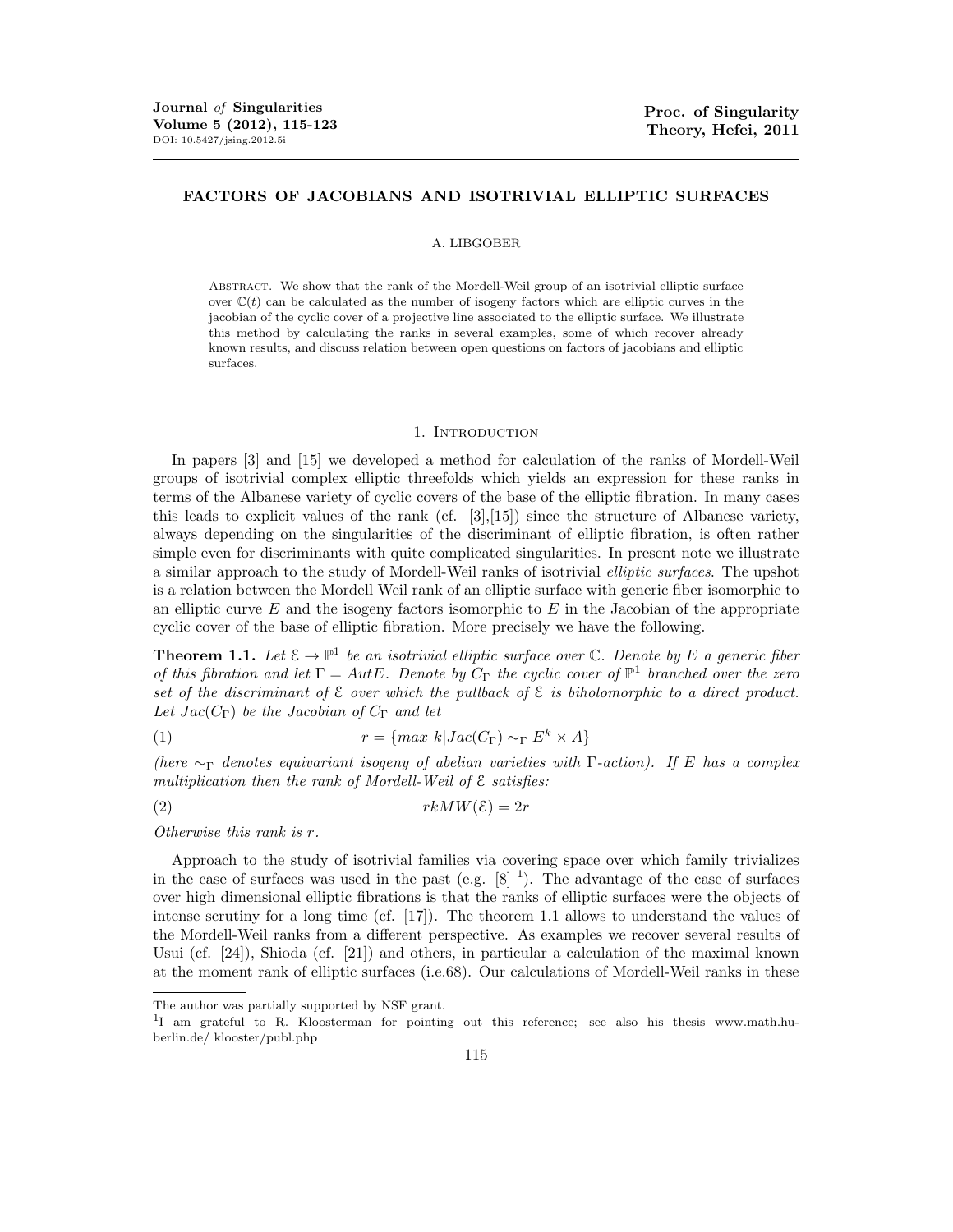### 116 A. LIBGOBER

examples depends on the description of the Jacobian of Fermat curves due to Koblitz (cf. [10] cf. also  $[1]$ ) <sup>2</sup> and hyperelliptic curves given in  $[6]$  (cf. also  $[22]$ ). Understanding products of elliptic curves which appear as factors of Jacobians is an interesting problem (cf. [4]) and in fact one can use the theorem 1.1 to obtain for some cyclic covers the multiplicity of a curve in the isogeny decomposition of the Jacobian (cf. 4.8) using available information on the Mordell-Weil ranks.

The content of the paper is as follows. In section 2 we recall definitions and introduce notations. Section 3 contains a proof the theorem 1.1 and in section 4 we discuss examples illustrating approach to the ranks of elliptic surfaces using Jacobians. Concluding section 5 contains a discussion of related problems.

# 2. Preliminaries

By elliptic surface we mean a smooth projective surface  $\mathcal E$  together with a morphism  $\pi : \mathcal E \to C$ where *C* is a smooth curve whose generic fiber is a genus one curve and which moreover is endowed with a section  $s_0 : C \to \mathcal{E}$ . Section  $s_0$  allows to give to fibers of  $\pi$  the structure of elliptic curve. An elliptic surface is called isotrivial (resp. trivial) if the *j*-invariant of a generic fiber over  $c \in C$ is a constant function of *c* (resp.  $\mathcal{E}$  is birational to the surface  $E \times C$  for some elliptic curve *E* over  $\mathbb{C}$ ). Below  $E_{\mathcal{E}}$  denotes the elliptic curve which is a smooth fiber of an isotrivial surface  $\mathcal{E}$ (subscript will be omitted when the choice of  $\mathcal E$  is clear from context). We refer for the basics of the theory of elliptic surfaces to the surveys [17] or [5, Ch.1]. For additional material related to this discussion see [15].

Recall that the Mordell-Weil group of  $\mathcal{E}$  (denoted  $MW(\mathcal{E}))$  is the group of sections  $s: C \to \mathcal{E}$ of  $\pi$  with the group structure given by addition of  $s_1(c)$ ,  $s_2(c) \in E_c$  where  $E_c$  is the fiber of  $\mathcal E$  over *c* with the group structure existing on any smooth curve of genus one after choice of  $s<sub>0</sub>(c)$  as the zero. This group of sections is finitely generated, *unless*  $\mathcal E$  is trivial but in latter case the group of sections modulo the subgroup of constant sections of  $C \times E$  given by  $s_e : c \to e, e \in E$  (the Chow trace) is still finitely generated (cf. [12], [17]). The Mordell-Weil group in the case when  $\mathcal E$  is trivial, is the quotient of the group of sections by the subgroup of constant sections. The morphism  $\pi$  gives to  $\mathcal E$  the structure of elliptic curve over *C* and from this view point  $MW(\mathcal E)$ is just the group of points of elliptic curve over the function field  $\mathbb{C}(C)$  (again if  $\mathcal{E} \neq E \times C$  and the quotient by the subgroup  $E(\mathbb{C})$  otherwise).

Since  $MW(\mathcal{E})$  is a finitely generated abelian group, it is isomorphic to  $\mathbb{Z}^r \oplus Tor$  where  $r \in \mathbb{Z}^{\geq 0}$ and *Tor* is a finite abelian group. The integer *r* is called the rank of the elliptic surface. The rank of  $\epsilon$  has the following expression: (Shioda-Tate formula)

(3) 
$$
r = rk NS(E) - 2 - \sum_{v \in \Delta_{\pi}} (m(F_v) - 1)
$$

where  $NS(\mathcal{E})$  is the Neron-Severi group of  $\mathcal{E}, \Delta_{\pi}$  is the set of points in *C* over which the fibers of  $\pi$  are singular and  $m_v(F)$  is the number of irreducible component in  $\pi^{-1}(v)$ . Most calculations of the ranks are based on a use of (3). Note that set  $\Delta_{\pi} \subset C$  consists of the points at which the discriminant vanishes (the latter is an element of  $H^0(C, \mathcal{L}^{12})$  for some line bundle on *C* cf. [5, th.1.4.1].

In many cases, the ranks and Mordell-Weil groups of elliptic surfaces are known. However it seems is unknown if there is a universal bound (cf. [17]). The largest known rank 68 of elliptic surfaces is achieved by  $y^2 = x^3 + t^{360k} - 1$  (cf. [21] and the section 4.5 below). Over

<sup>2</sup>interestingly, Shioda's calculation in these example depends on properties of Delsarte surfaces closely related to Fermat surfaces.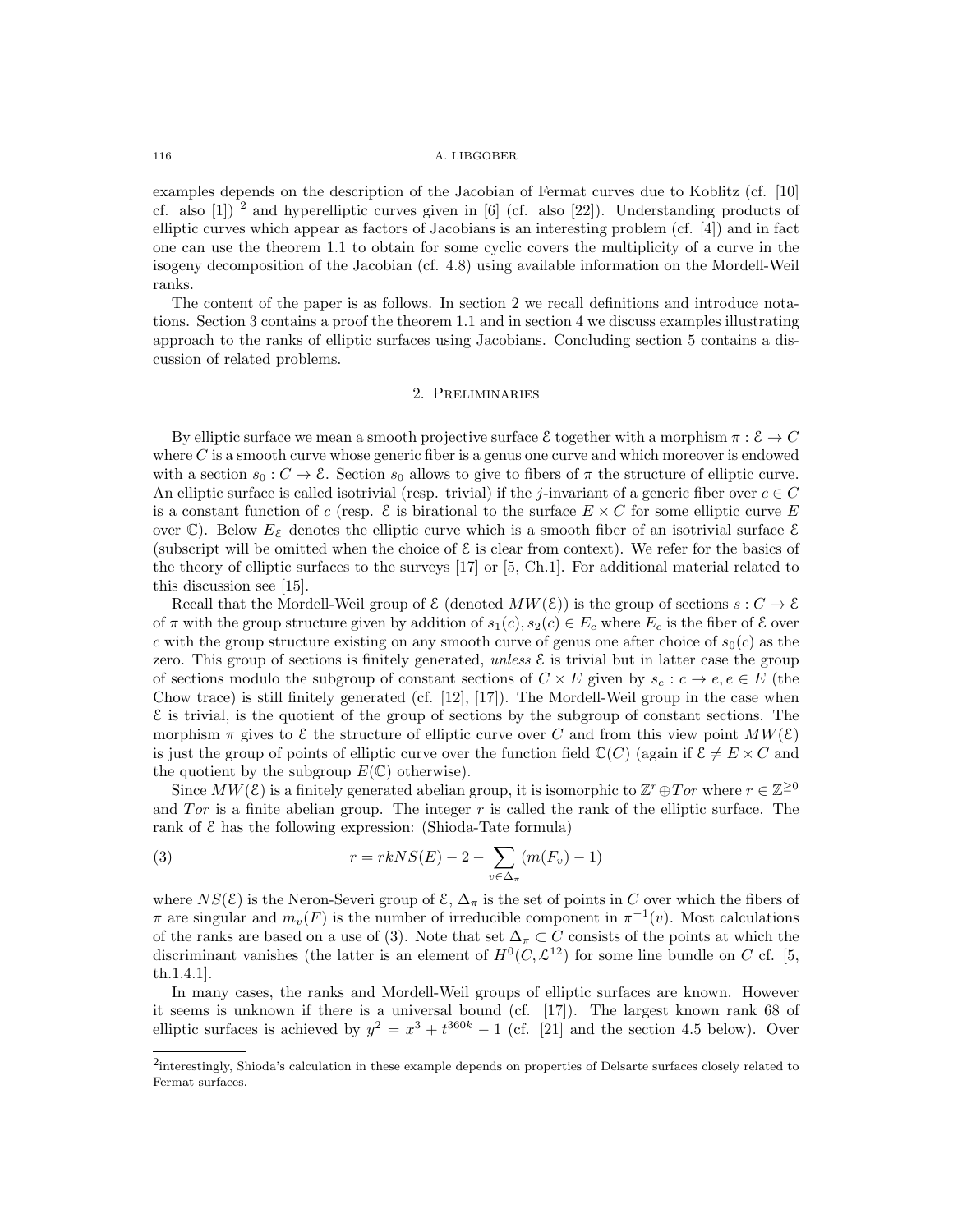function fields of characteristic  $p > 0$ , the ranks are unbounded for both isotrivial (cf. [18]) and non-isotrivial cases (cf. [23]).

We shall need the following description of isotrivial surfaces in terms of trivial ones which we shall briefly sketch (cf. [5, 1.4.2] and references there).

**Proposition 2.1.** Let  $\pi : \mathcal{E} \to C$  be an isotrivial fibration with generic fiber E. Let  $\Gamma = AutE$ *be the automorphism group of E (i.e. a cyclic group of order* 2*,* 4 *or* 6*). Then there is a curve*  $C_{\Gamma}$  and a covering map  $\pi_{\Gamma}: C_{\Gamma} \to C$  with the covering group  $\Gamma$  and ramification set supported at  $\Delta_{\pi}$  such that one has birational isomorphism:

(4) 
$$
\mathcal{E} \times_C C_{\Gamma} = C_{\Gamma} \times_{\mathbb{C}} E_{\mathcal{E}}
$$

*Proof.* As in [15] one can use the results in [13] and [11] to deduce that there is a  $\Gamma$ -covering  $C' - S \rightarrow C - \Delta_{\pi}$  such that  $C'$  is a smooth projective curve, *S* is a finite subset of  $C'$  and  $\pi^{-1}(C - \Delta_{\pi}) = E \times (C' - S)/\Gamma$  where the quotient on the right is taken for the diagonal action of  $\Gamma$ . Using the identification  $E \times (C' - S)/\Gamma \times_{C-\Delta_{\pi}} C_{\Gamma} - S = E \times (C' - S)$  the birational equivalence (4) is clear.

Alternatively, since the *j*-invariant i.e. the map  $C - \Delta_{\pi} \rightarrow H/PSL_2(\mathbb{Z})$  is constant (here *H* is the upper half-plane) the monodromy representation  $\pi_1(C - \Delta_{\pi}) \to Aut^+H_1(E,\mathbb{Z})$  factors through  $\pi_1(C - \Delta_{\pi}) \rightarrow Aut(E)$  (cf. [5, p.40]). Hence the pullback of  $\mathcal E$  on the covering of  $C - \Delta_{\pi}$  corresponding to the latter homomorphism of the fundamental group yields a family with constant *j*-invariant and trivial holonomy i.e. the direct product. with constant *j*-invariant and trivial holonomy i.e. the direct product.

Finally recall that the Jacobian of a curve *C* can be characterized as an abelian variety universal with respect to holomorphic maps into abelian varieties *A* i.e.

$$
(5) \tMor(C, A) = Hom(Jac(C), A)
$$

(on the left is the group of maps up to a translation by a point in *A*). Moreover this correspondence is compatible with holomorphic maps of *C* and in particular if  $\Gamma$  is a subgroup of  $Aut(C)$ acting on  $A$  then for the group of  $\Gamma$ -maps one has:

(6)  $Mor_{\Gamma}(C, A) = Hom_{\Gamma}(Jac(C), A)$ 

where the subscript indicates equivariant maps.

## 3. Proof of theorem 1.1

In this section we shall prove the theorem 1.1. Let  $\mathcal E$  be isotrivial but non trivial elliptic surface. Let  $s: C \to \mathcal{E}$  be a point of  $\mathcal{E}$  over  $\mathbb{C}(C)$ . The map  $C_{\Gamma} \to \mathcal{E} \times_C C_{\Gamma}$  given by  $\tilde{c} \to (s(\pi_{\Gamma}(\tilde{c})), \tilde{c})$ ,  $(\tilde{c} \in C_{\Gamma})$  yields the lift  $\tilde{s}$  of  $s$  which is a section of the trivial (cf. (4)) elliptic surface  $C_{\Gamma} \times E_{\mathcal{E}}$ . Unless *s* has order 2 in  $MW(\mathcal{E}), \tilde{s}$  is not constant since otherwise  $\tilde{s}(\tilde{c}) = (\tilde{c}, e)$  and  $e \in E_{\mathcal{E}}$  must be  $\Gamma$ -invariant i.e. is a 2-torsion point. Let  $Sec'(C_{\Gamma} \times E)$  be a subgroup of the group of sections of  $C_{\Gamma} \times E$  isomorphic to  $MW(C_{\Gamma} \times E)$ . <sup>3</sup> It can be defined using a splitting of the sequence

(7) 
$$
0 \to E \to Sec(C_{\Gamma} \times E) \to MW(C_{\Gamma} \times E) \to 0
$$

For example, a map  $Sec(C_{\Gamma} \times E) \to E$  given by sending  $\tilde{s}$  to  $\tilde{s}(\tilde{c})$  for a point  $\tilde{c} \in C_{\Gamma}$  yields such a split. One has the following isomorphisms of groups in which the first one is obvious while the

 $3\text{or, if } \Gamma = \mathbb{Z}_2 \text{ or } \mathbb{Z}_4$ , rather a maximal 2-torsion free subgroup among the subgroups with the following property: the only constant  $\Gamma$ -invariant (for diagonal action of  $\Gamma$ ) element in  $Sec'(\mathbb{C}_{\Gamma} \times E)$  is the zero section.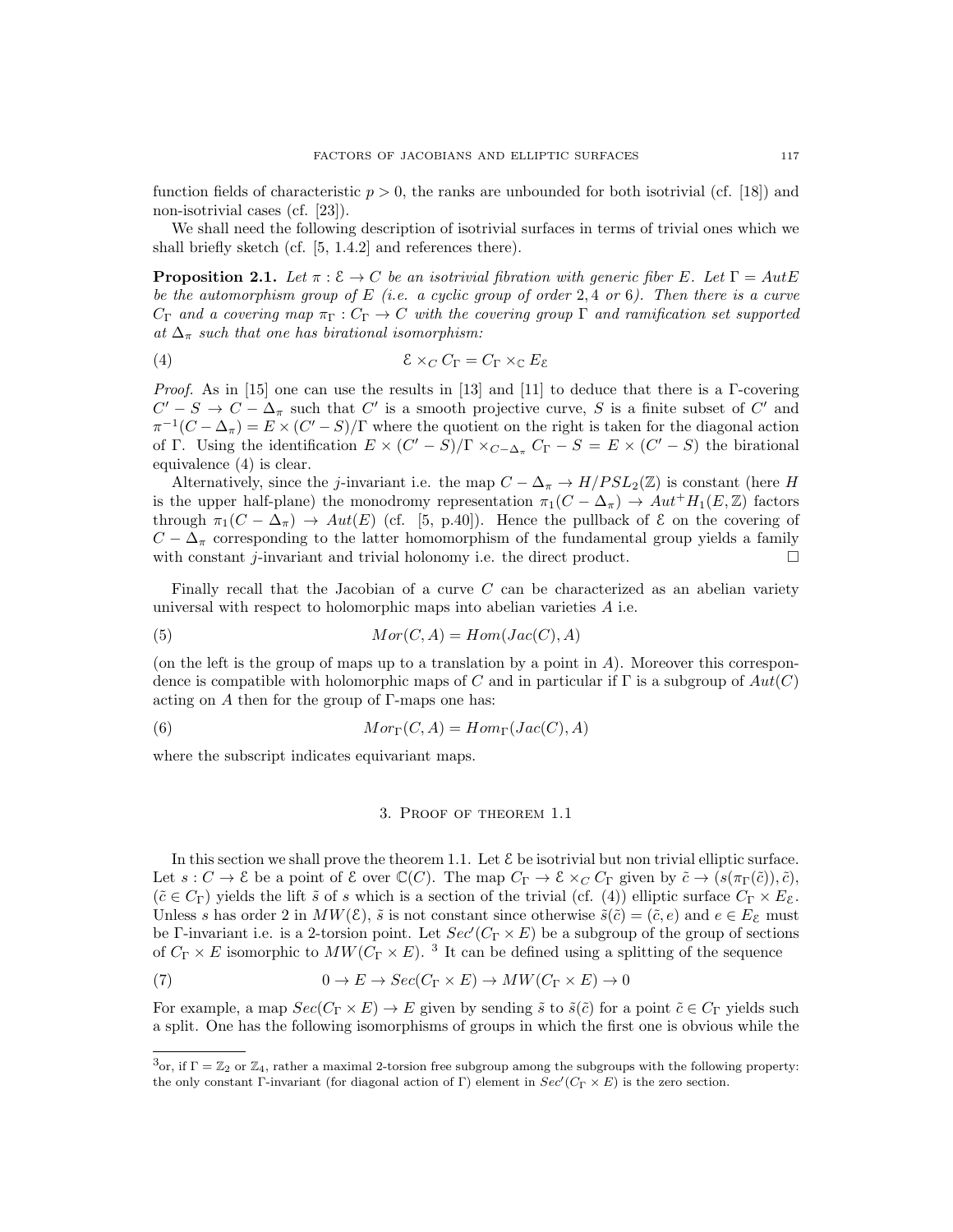second is a consequence of the universal property of the Jacobian with respect to the maps from the curve to abelian varieties  $(cf.(5))$ :

(8) 
$$
Sec'(C_{\Gamma} \times E) = Mor(C_{\Gamma}, E) = Hom(Jac(C_{\Gamma}), E)
$$

The lift of *s* induces the equivariant map  $Jac(C_{\Gamma}) \to E$  with respect to the natural action of  $\Gamma \subset AutE$  on *E*. Vice versa, equivariant map from Jacobian of  $C_{\Gamma}$  to *E* induces the  $\Gamma$ -equivariant map of  $C_{\Gamma}$  which viewed as a section of  $C_{\Gamma} \times E$  descents to a section of  $\mathcal{E}$ . Hence

(9) 
$$
MW(\mathcal{E}) = Hom_{\Gamma}(Jac(C_{\Gamma}), E)
$$

Next let  $Jac(C_{\Gamma}) \sim_{\Gamma} E^{r} \times A$  and *A* is not  $\Gamma$ -isogenous to  $E \times A'$ . By Poincare reducibility theorem (cf. [16]) the latter is equivalent to  $Hom_{\Gamma}(A, E) = 0$  and hence  $Hom_{\Gamma}(Jac(C_{\Gamma}), E) =$  $Hom(E^r, E) = End(E)^r$ . The latter has rank 2*r* if *E* has complex multiplication since  $rkEnd(E)$  $= 2$  in this case. Otherwise  $rkHom(E^r, E) = r$ .

Note that the above argument shows that calculation of the rank in theorem 1.1 also holds if E is trivial.

## 4. Elliptic surfaces related to Fermat curves

4.1. Cyclic covers of  $\mathbb{P}^1$ . In most examples considered below the curves over which the elliptic surfaces becomes trivial and Jacobians of which according to the theorem 1.1 determine the Mordell Weil groups are quotients of Fermat curve. In particular the Jacobians of these curves are subvarieties of Jacobians of Fermat curves. We recall results from [10] describing the factors of Jacobians of Fermat curves.

Let  $F_N$  be the curve given by the equation:

$$
(10)\qquad \qquad x^N + y^N + z^N = 0
$$

The one dimensional components of  $Jac(F_N) = H^0(F_N, \Omega^1_{F_N})^*/H_1(F_N, \mathbb{Z})$  correspond to one dimensional subspaces of  $H^0(F_N, \Omega^1_{F_N})$  generated by forms

(11) 
$$
\omega_{r,s,t} = \frac{x^{Nr-1}y^{Ns-1}dx}{y^{N-1}} \quad (Nr,Ns,Nt \in \mathbb{Z}^+, r+s+t=1)
$$

Note that  $\omega_{r,s,t}$  spans an eigenspace for transformation induced by  $(x, y, z) \rightarrow (\zeta_N x, y, z)$  (resp. transformation induced by  $(x, y, z) \rightarrow (x, \zeta_N y, z)$ ) where  $\zeta_N = exp(\frac{2\pi\sqrt{-1}}{N})$  corresponding to the eigenvalue:  $exp(2\pi\sqrt{-1}r)(resp. exp(2\pi\sqrt{-1}s)).$ 

The curves which are the isogeny components of  $Jac(F_N)$  all appear as the factors of the abelian varieties denoted as  $J_{[r,s,t]}$  where  $[r,s,t]$  is the orbit of the triple for the action defined below.  $J_{[r,s,t]}$  are all of CM type and as such correspond to the cyclotomic fields  $\mathbb{Q}(\zeta_M)$  (cf. [19], [14]) with  $\hat{M}|N$ . The CM type of  $J_{[r,s,t]}$  is given by the subset of  $Gal(\mathbb{Q}(\zeta_M)/\mathbb{Q})=(\mathbb{Z}/M\mathbb{Z})^*$ defined as follows:

(12) 
$$
H_{r,s,t} = \{ u \in (\mathbb{Z}/M\mathbb{Z})^* | < ur \gt + < us \gt + < ut \gt = 1 \}
$$

(here  $\langle \cdot \rangle$  denotes the least non negative rational residue modulo 1). The abelian varieties *J*<sub>[*r,s,t*]</sub> are labeled by the orbits of the following action of  $H_{r,s,t}$  on triples  $(r, s, t)$ :  $u(r, s, t) =$ (<  $ur >, \langle us>, \langle ut> \rangle$ . Each of  $J_{[r,s,t]}$  is isogenous to the product  $E^{CardH_{r,s,t}}$  for an appropriate CM curve *E*.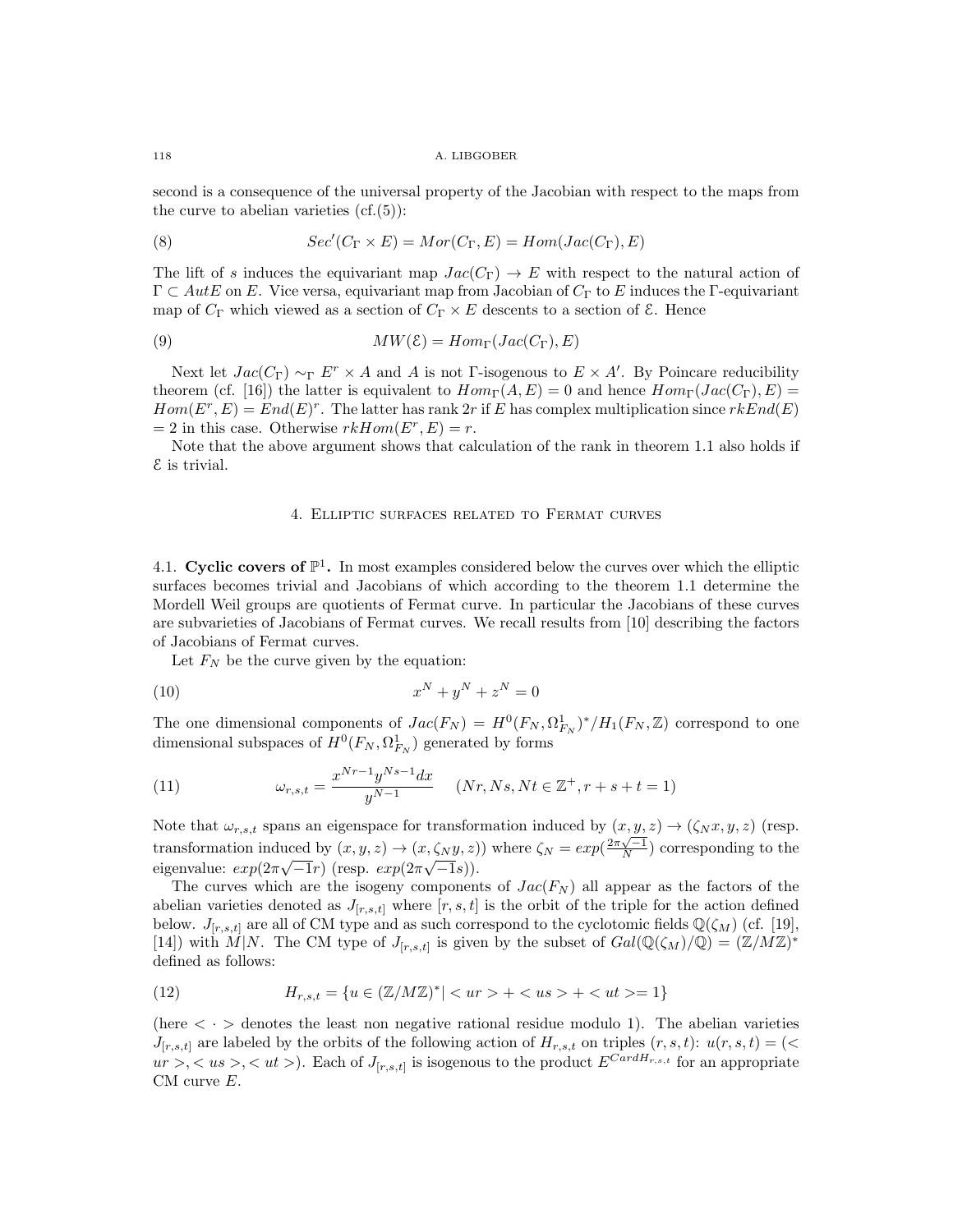| $\boldsymbol{M}$ | Mr           | Ms                      | Mt             | $CardH_{r,s,t}$  | label   |
|------------------|--------------|-------------------------|----------------|------------------|---------|
| $\,3$            | $\,1$        | $\,1$                   | $\mathbf{1}$   | $\mathbf{1}$     | 3(i)    |
| $\,6$            | $\mathbf{1}$ | $\mathbf 1$             | $\overline{4}$ | $\mathbf{1}$     | 6(i)    |
| $\,6$            | $\mathbf{1}$ | $\overline{2}$          | 3              | $\mathbf{1}$     | 6(ii)   |
| 12               | $\mathbf 1$  | $\mathbf{1}$            | 10             | $\overline{c}$   | 12(i)   |
| 12               | $\mathbf 1$  | $\overline{2}$          | 9              | $\overline{2}$   | 12(ii)  |
| 12               | $\mathbf 1$  | 3                       | 8              | $\overline{c}$   | 12(iii) |
| 12               | $\mathbf 1$  | $\overline{4}$          | 7              | $\overline{2}$   | 12(iv)  |
| 12               | $\mathbf{1}$ | $\overline{5}$          | $\,6$          | $\overline{2}$   | 12(v)   |
| 15               | $\mathbf{1}$ | $\overline{2}$          | 12             | $\overline{4}$   | 15(i)   |
| 15               | $\mathbf 1$  | $\overline{4}$          | 10             | $\overline{4}$   | 15(ii)  |
| 18               | $\mathbf 1$  | 3                       | 14             | $\boldsymbol{3}$ | 18(i)   |
| 21               | $\mathbf 1$  | $\overline{\mathbf{4}}$ | 16             | $\boldsymbol{6}$ | 21(i)   |
| 21               | $\mathbf 1$  | 8                       | 12             | $\boldsymbol{6}$ | 21(ii)  |
| 24               | $\mathbf 1$  | $\,1$                   | 22             | $\overline{4}$   | 24(i)   |
| 24               | $\mathbf 1$  | $\overline{4}$          | 19             | $\overline{4}$   | 24(ii)  |
| 24               | $\mathbf 1$  | $\overline{5}$          | 18             | $\overline{4}$   | 24(iii) |
| 24               | $\mathbf 1$  | 6                       | 17             | $\overline{4}$   | 24(iv)  |
| 24               | $\mathbf 1$  | 7                       | 16             | $\overline{4}$   | 24(v)   |
| 24               | $\mathbf 1$  | 10                      | 13             | $\overline{4}$   | 24(vi)  |
| 24               | $\mathbf 1$  | 11                      | 12             | $\overline{4}$   | 24(vii) |
| $30\,$           | $\mathbf{1}$ | $\overline{5}$          | 24             | $\overline{4}$   | 30(i)   |
| 30               | $\mathbf 1$  | 10                      | 19             | $\overline{4}$   | 30(ii)  |
| 39               | $\mathbf 1$  | 16                      | 22             | 12               | 39(i)   |
| 48               | $\mathbf 1$  | 22                      | 25             | 8                | 48(i)   |
| 60               | $\mathbf{1}$ | 10                      | 49             | 8                | 60(i)   |

(13)

**Proposition 4.1.** *The abelian varieties*  $J_{[r,s,t]}$  *having the curve*  $E_0$  *with j-invariant zero as an isogeny component are given in the following table:*

*Proof.* Abelian varieties  $J_{[r,s,t]}$  admitting the curve  $E_0$  as isogeny component admit the automorphism of order 6 and hence  $\mathbb{Q}(\zeta_6)$  is a subfield of  $End(J_{[r,s,t]}) \otimes \mathbb{Q} = \mathbb{Q}(\zeta_M)$ . Therefore  $3|M$ . The table (13) is the part of the table from [10] corresponding to *M* with this divisibility condition. condition.  $\Box$ 

**Proposition 4.2.** Let  $C_{6m}$  be the cyclic cover of  $\mathbb{P}^1$  which is a compactification of the curve  $s^6 = t^{6m} - 1$ . Denote by *T* the automorphism of Jacobian induced by the automorphism of  $C_{6m}$  *given by*  $(s,t) \rightarrow (\zeta_6 s,t)$ *. Let*  $S(E_0)$  *be the set of ordered triples*  $\frac{6m}{M}(r,s,t)$  *(where*  $M|6m$ ) such that  $\frac{r}{M} = \frac{1}{6}$  and such that no two triples belong to the same orbit of  $H_{r,s,t}$ . Then the *maximal number of*  $E_0$ -factors in  $Jac(C_{6m})$  on the tangent space at identity of which T acts as *multiplication by*  $\zeta_6$  *is equal to* 

(14) 
$$
\sum_{(r,s,t)\in\mathcal{S}(\mathcal{E}_0)} CardH_{r,s,t}
$$

*Proof.*  $C_{6m}$  is the quotient of  $F_{6m}$  by the action of the group of roots of unity generated by  $(x, y, z) \rightarrow (\zeta_m x, y, z)$ . Hence  $Jac(C_{6m})$  is component of the product of varieties  $J_{[r,s,t]}$  such that  $6m(r, s, t) \in (\mathbb{Z}^+)^3$  and such that  $6r \in \mathbb{Z}^+$ . The equivariance condition restricts *r* further to  $r = \frac{1}{6}$ . The claim follows.

The following examples were obtained by Shioda and Usui (cf.  $[24]$ ) using a different method which we shall derive from Prop. 4.2.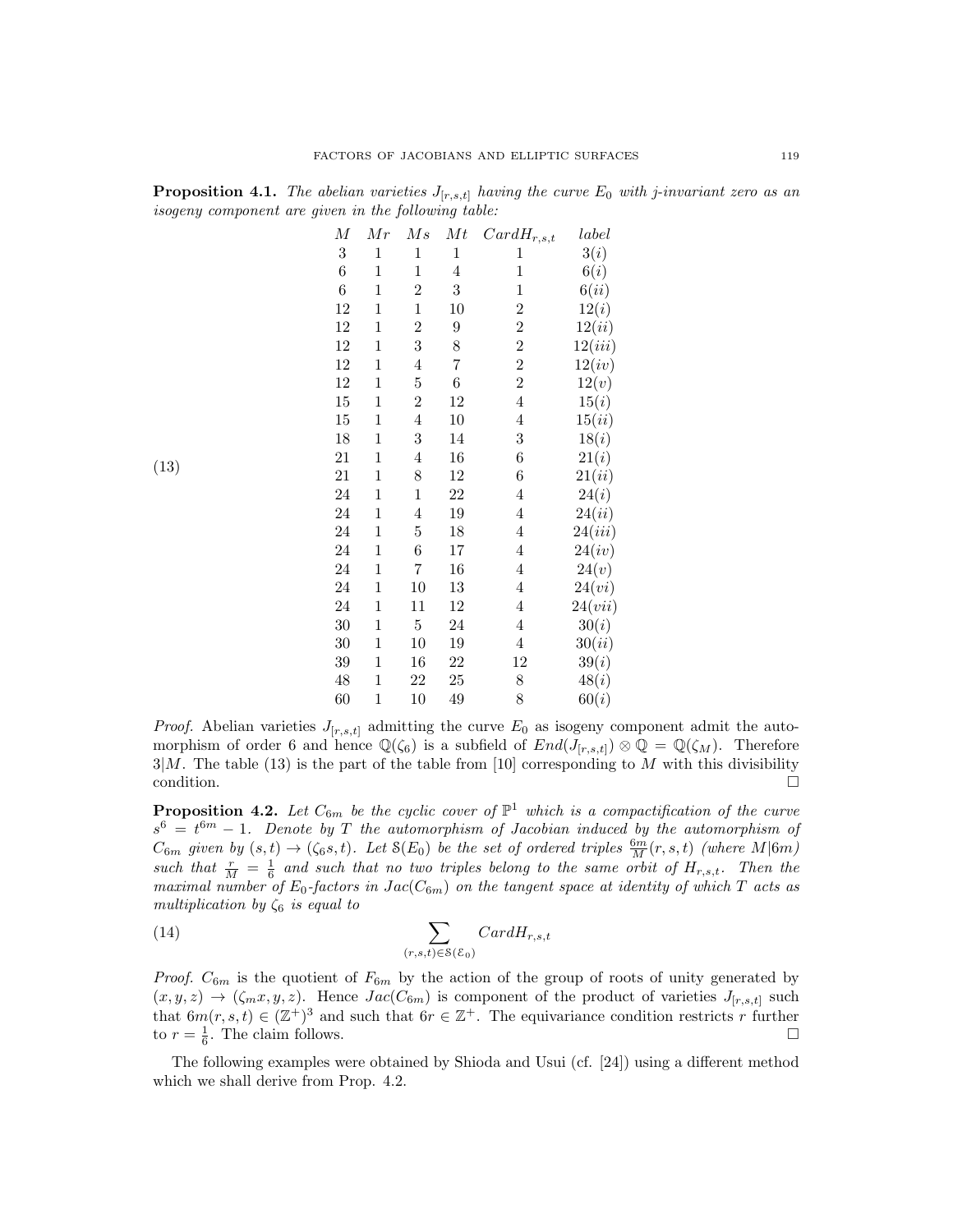120 A. LIBGOBER

**Example 4.3.** Elliptic surface  $\mathcal{E}_6$ :  $y^2 = x^3 + t^6 - 1$  The curve  $C_6$  is the Fermat curve  $F_6$  and we count the number of  $E_0$ -components in the isogeny class of  $Jac(F_6)$ . This is the number of triples in the table (13) with  $M|6$ , and  $r = \frac{1}{6}$ . We obtain the following triples  $(Mr, Ms, Mt)$ :

$$
(1, 1, 4), (1, 4, 1), (1, 2, 3), (1, 3, 2).
$$

Hence  $Jac(C_6) \sim E_0^4 \times A$  where *A* does not have  $E_0$  isogeny components and hence  $rkMW(\mathcal{E}_6)$  = 8 (cf. [24] where the corresponding lattice given by the height pairing is identified with the lattice  $E_8$ ).

**Example 4.4.** Consider the elliptic surface  $\mathcal{E}_9$  :  $y^2 = x^3 + t^9 - 1$ .  $rkMW(\mathcal{E}_9)$  depends on the number of  $E_0$  components of  $u^6 = t^9 - 1$ . This curve is the quotient of  $F_{18}$  by the action of  $\mu_3 \times \mu_2$  given by multiplication of coordinates. Hence the  $E_0$  components of  $Jac(F_{18}/\mu_3 \times \mu_2)$ correspond to triples (*a, b, c*) such that,

a)  $a + b + c = 18$  and

b) 3*|a,* 2*|b*

$$
\mathrm{c})M|18
$$

The triples satisfying these conditions are:

 $(16)$   $3(i)$ ;  $(6,6,6)$ ,  $6(i)$ ;  $(3,12,3)$ ,  $6(ii)$ ;  $(3,6,9)$ ,  $6(ii)*$ ;  $(9,6,3)$ ,  $18(i)$ ;  $(3,14,1)$ .

The equivariance conditions yield that  $a = 3$ . This is satisfied by:  $6(i)$ ,  $6(ii)$ ,  $18(i)$ .  $CardH_{r,s,t}$ in the first two cases is 1 and in the case  $18(i)$  it is 3. Hence Jacobian contains  $E_0^5$  and hence  $rkMW(\mathcal{E}_9) = 10$  (cf. [24]).

Example 4.5. Consider the surface  $\mathcal{E}_{360}$  :  $y^2 = x^3 + t^{360} - 1$ . Shioda's calculation yields  $rkMW(\mathcal{E}_{360}) = 68$ . To see this from the viewpoint of the theorem 1.1 we need to calculate the number of (equivariant)  $E_0$ -factors of  $Jac(C_{360})$ . They correspond to the triples  $(r, s, t)$ such that *M*<sup> $|360$ </sup> and one of components  $(r, s, t)$  is  $\frac{1}{6}$ . Note that this implies that 6*|M*. The triples satisfying these condition are given by the following list. Below  $(R, S, T) = 360(r, s, t);$ each triple in the list comes from the triple  $\frac{1}{(g.c.d(R,S,T))}(R,S,T)$  appearing in the table with  $M = \frac{R+S+T}{g.c.d(R,S,T)}$ ; we indicate its label in table (13) in front and add asterisk if it is obtained by a permutation of a triple in (13).

 $(17)$  6(*i*):  $(60, 60, 240)$ ,  $(6i)*(1, 60, 240, 60)$ ,  $(6ii): (60, 120, 180)$ ,  $(6ii)*: (60, 180, 120)$ ,

 $(18)$   $12(ii)$  :  $(60, 30, 270), 12(ii)$  :  $(60, 270, 30), 18(i)$  :  $(60, 20, 280), 18(ii)$  :  $(60, 280, 20)$ 

$$
(19) \qquad 24(ii): (60, 15, 285), 24(ii)*: (60, 285, 15), 30(i): (20, 60, 288), 30(i)*: (20, 288, 60),
$$

(20) 
$$
60(i) : (60, 6, 294), 60(i) * : (60, 294, 6)
$$

However  $60(i)$ ,  $60(i)$ \* give the same abelian 4-fold since  $(60, 6, 294) \cdot 7^2 = (60, 294, 6)$   $(H_{[1,10,49]} =$  $\{7^i 31^j | i, j \in \mathbb{Z}/4\mathbb{Z} \times \mathbb{Z}/2\mathbb{Z}\}$  cf. [10]). Similarly  $(60, 15, 285) \cdot (7 \cdot 13) = (60, 285, 15)$   $((H_{[1,4,19]} =$  $\{7^i13^j|i, j \in \mathbb{Z}/2\mathbb{Z} \times \mathbb{Z}/2\mathbb{Z}\}\)$  i.e.  $J_{[60,285,15]}$  coincides with  $J_{[60,15,285]}$ . There are no other repetitions in abelian varieties corresponding to triples (17)-(20) as follows by direct calculation using data on  $H_{r,s,t}$  from [10]. The dimensions of  $J_{[r,s,t]}$  above are as follows. For  $6(i)$ ,  $6(i)*$ ,  $6(ii)$ ,  $6(ii)*$ the dimension is equal to 1, for  $12(ii)$ ,  $12(**)$  it is 2, for  $18(i)$ ,  $18(ii)*$  it is 3, for  $24(ii)$ ,  $24(ii)*$ it is 4, for  $30(i)$ ,  $30(i)*$  it is 4 and for  $60(i)$ ,  $60(i)*$  it is 8. Taking into account that, as was mentioned,  $J_{[1,10,49]} = J_{[1,49,10]}$  and  $J_{[4,19,1]} = J_{[4,1,19]}$  we obtain:

(21) 
$$
\sum CardH_{r,s,t} = 1 + 1 + 1 + 1 + 2 + 2 + 3 + 3 + 4 + 4 + 4 + 8 = 34
$$

Hence the total rank is  $2 \times 34 = 68$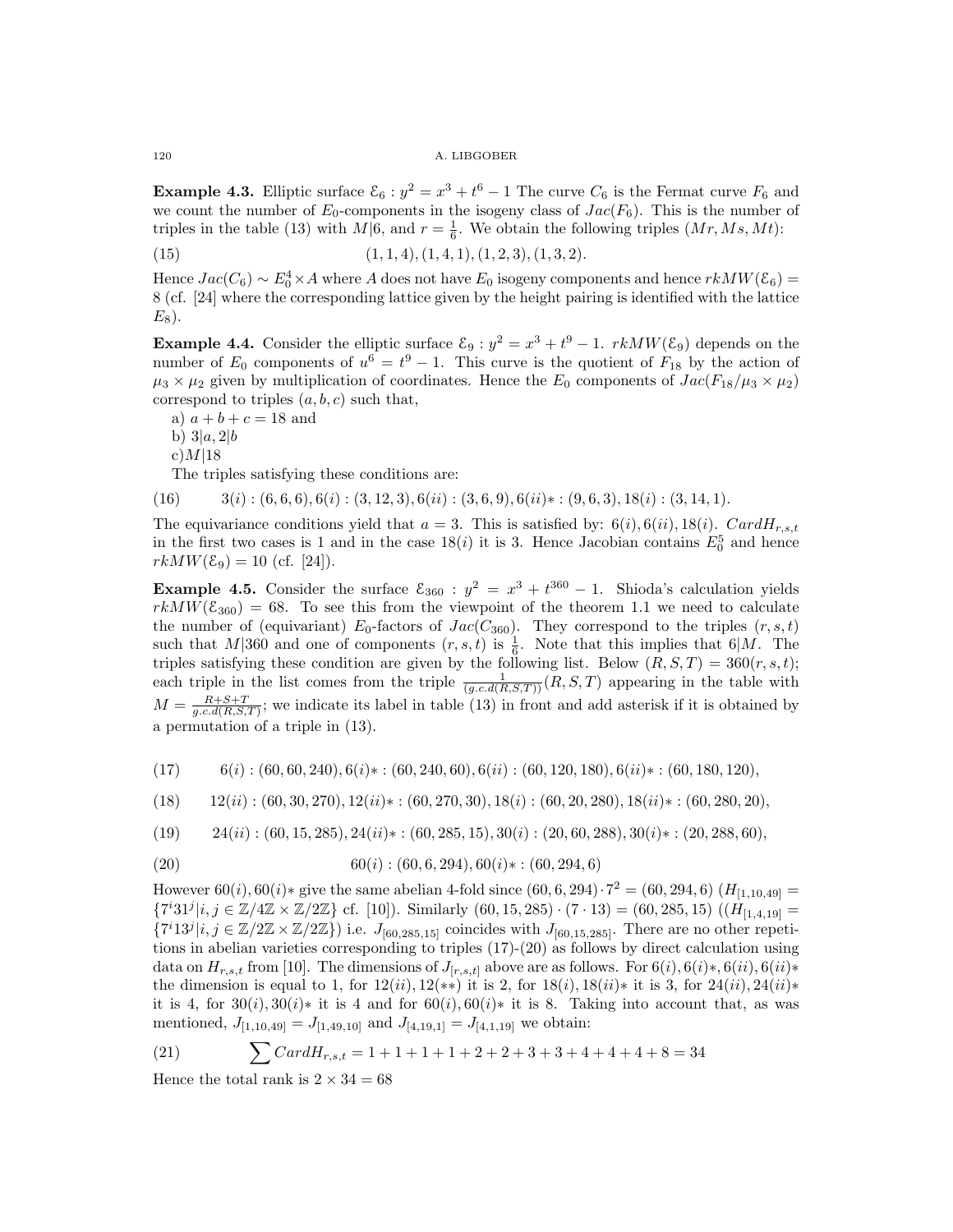**Example 4.6.** The case of surfaces  $y^2 = x^3 + t^{360k} - 1$  can be analyzed similarly. We need to know the number of factors of the Jacobian of  $s^6 = t^{360k} - 1$  which are  $\mu_6$ -equivalent to the curve with *j*-invariant zero with given automorphism of order 6. Those are all the factors of the Jacobian of Fermat curve (10) with  $N = 360k$ . The equivariance conditions on  $(r, s, t)$  to appear as the factor in the Jacobian of the curve  $s^6 = t^{360k} - 1$  is  $Mu \cdot (\frac{N}{M}) = \frac{N}{6}$  i.e.  $Mu = \frac{M}{6}$  (where  $u = r, s, t$ ) which is the same as in the case  $k = 1$ . Hence the collection of the varieties  $J_{[r,s,t]}$  which are the product of the curves  $E_0$  is independent of *k* i.e. *rkMW* by theorem 1.1 is independent of *k* as well.

Example 4.7. In [6] the authors show that the hyperelliptic curve:

(22) 
$$
H: y^2 = x(x-1)(x-\lambda)(x-\mu)(x-\nu)
$$

where  $\mu = \nu \frac{1-\lambda}{1-\nu}$  and  $\lambda, \mu, \nu$  are pairwise distinct, different from 0 and 1 has the Jacobian isogenous to the product of two copies of the curve:

(23) 
$$
E: y^2 = x(x-1)(x-\Lambda)
$$

where  $\Lambda$  is a solution of

(24) 
$$
\nu^2 \lambda^2 \Lambda^2 + 2\nu \mu (-2\nu + \Lambda)\Lambda + \mu^2 = 0.
$$

Then the elliptic surface

$$
(25) \t\t\t E \times H/\mu_2
$$

where the diagonal action of  $\mu_2$  is via multiplication by  $-1$  on the first factor and via hyperelliptic involution on the second has the following ranks:

(26) 
$$
rkMW = \begin{cases} 2 & \text{if } E \text{ is without CM} \\ 4 & \text{if } E \text{ has CM} \end{cases}
$$

This provides isotrivial elliptic surface with arbitrary *j*-invariant and positive Mordell-Weil rank. Many examples with large *rkMW* can be constructed using examples of hyperelliptic curves with split Jacobian given in [22]

**Example 4.8.** In work [2] the authors calculated the rank of elliptic surface  $y^2 = x^3 - 27(t^{12} 11t^6 - 1$ ) is equal to 18. For the curve  $u^6 = t^{12} - 11t^6 - 1$  this translates into  $Jac = E_0^9 \times A$  with  $A \nsim E_0 \times A'$  for any  $A'$ .

5. Abelian varieties, families with higher dimensional bases and some questions

5.1. Isotrivial abelian varieties. Using results from [15] theorem 1.1 can be extended to the case of abelian varieties over  $\mathbb{C}(t)$ :

**Theorem 5.1.** Let  $A \to \mathbb{P}^1$  be isotrivial family of abelian varieties over  $\mathbb C$  with a simple generic *fiber. Fix a projective embedding of*  $A$ *, denote by*  $A$  *a generic fiber of this fibration and let*  $\Gamma$  *be the automorphism group of A* preserving the polarization. Denote by  $C_{\Gamma}$  *the cover of*  $\mathbb{P}^1$  *branched over the zero set of the discriminant of* A *over which the pullback of* A *is biholomorphic to a direct product (cf.* [15]*, section 2.1 references there). Let*  $Jac(C_{\Gamma})$  *denote the Jacobian of*  $C_{\Gamma}$ *and let*

(27) 
$$
r = \{ \max k | Jac(C_{\Gamma}) \sim_{\Gamma} A^k \times B \}
$$

*(here*  $\sim_{\Gamma}$  *denotes equivariant isogeny of abelian varieties with*  $\Gamma$ -*action*). Then

(28) 
$$
rkMW(\mathcal{A})=r\dim_{\mathbb{Q}}End(A)\otimes\mathbb{Q}
$$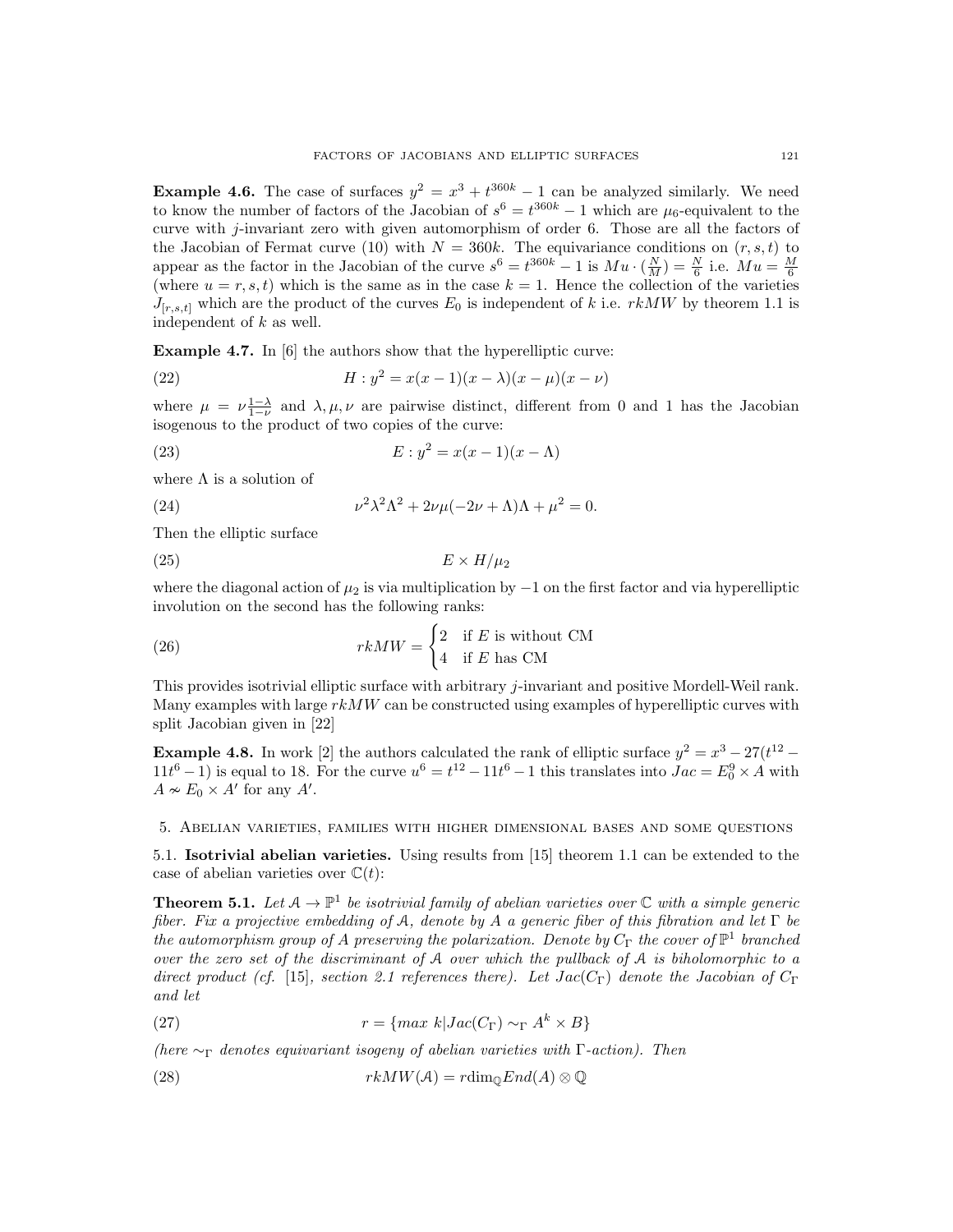**Example 5.2.** Let  $\mathcal{E}$  be an isotrivial elliptic surface with fiber being the curve  $E_0$  and such that  $rkMW(\mathcal{E}) > 0$ . Let  $\mathcal{A}_n = \mathcal{E} \times_{\mathbb{P}^1} \dots \times_{\mathbb{P}^1} \mathcal{E}$  (n-fold product). Then  $rkMW(\mathcal{A}_n) = \gamma \cdot n \quad \gamma \in \mathbb{Z}$ .

Indeed,  $A_n$  becomes trivial over the same cover *C* of  $\mathbb{P}^1$  as  $A_1$ , and the argument used in the proof of 1.1 yields that  $rkME(\mathcal{A}_n) = rdimHom(E_0, E_0^n) = 2nr$  where *r* is the multiplicity of  $E_0$  in  $Jac(C)$ .

5.2. Remarks on isotrivial elliptic threefolds. The following relation, shown for example in [7], between the Mordell-Weil ranks of elliptic surfaces and ranks of Mordell-Weil groups of threefolds was used in [3] in order to obtain restrictions on the fundamental groups of the complements to discriminants.

**Proposition 5.3.** Let  $\mathcal{E} \to \mathbb{P}^2$  be an elliptic threefold, Let L be a generic line in  $\mathbb{P}^2$  and  $\mathcal{E}|_L$  is *the restriction of*  $\mathcal{E}$  *on*  $L$ *. Then*  $rkMW(\mathcal{E}) \leq rkMW(\mathcal{E}|_L)$ *.* 

In particular universal bounds on ranks of elliptic surfaces over  $\mathbb{C}(t)$  yield bounds on ranks of *n*-folds (over  $\mathbb{P}^{n-1}$ ). The relation between the fundamental groups and ranks from [3] is the following:

**Theorem 5.4.** Let D be the zero set of the discriminant of elliptic threefold  $\mathcal{E} \to \mathbb{P}^2$ . Assume *that D is irreducible and that the only singularities of C are either ordinary nodes or ordinary cusps. Then*

(29) 
$$
rkMW(\mathcal{E}) = rk\pi_1(\mathbb{P}^2 - D)'/\pi_1''(\mathbb{P}^2 - D)
$$

*(right hand side is the quotient of the commutator of the fundamental group by the second commutator)*

Known bounds on the right hand side in (29), coming from various interpretations, (cf. [3], [9]) are linear in degree *d* of *D*. This leads to the following question:

Question 5.5. Let  $f(t)$  be a polynomial of degree  $d \equiv 0(mod 6)$  and  $C_d(f)$  be the cyclic cover of  $\mathbb{P}^1$  given by equation the  $u^6 = f(t)$ . Consider the elliptic surface  $\mathcal{E}_f$  given by

(30) 
$$
y^2 = x^3 + f(t)
$$

Does exist  $\epsilon > 0$  and a positive constant  $\alpha$  such that for the rank of  $\mathcal{E}_f$  one has

(31) 
$$
rkMW(\mathcal{E}_f) \leq \alpha d^{1-\epsilon}
$$

By the theorem 1.1 this is equivalent to the following:

**Question 5.6.** Does there exist a bound on the number of isogeny component of  $Jac(C_d(f))$ isomorphic to  $E_0$  of the form  $\alpha d^{1-\epsilon}$ ?

Note that for the curve  $C_d(f)$  in (5.5) one has  $g(C_d(f)) = \frac{5}{2}d - 5$  i.e.  $\epsilon \geq 0$  in (31). As was mentioned known examples in characteristic zero obeys bound (31) with  $\epsilon = 1$ . It would be interesting to know what is  $\epsilon$  in positive characteristic.

## **REFERENCES**

- [1] N.Aoki, Simple factors of the Jacobian of a Fermat curve and the Picard number of a product of Fermat curves, Amer. J. Math. 113 (1991), 779-833. DOI: 10.2307/2374786
- [2] J.Chahal, M.Meijer, Jaap Top, Sections on certain *j* = 0 elliptic surfaces. Comment. Math. Univ. St. Paul. 49 (2000), no. 1, 79-89.
- [3] J.I.Cogolludo-Agustin, A.Libgober Mordell-Weil groups of elliptic threefolds and the Alexander module of plane curves, arXiv:1008.2018
- [4] T.Ekedahl, J.P.Serre, Exemples de courbes alg´ebriques a jacobienne completement dcomposable. C. R. Acad. Sci. Paris Sr. I Math. 317 (1993), no. 5, 509-513.